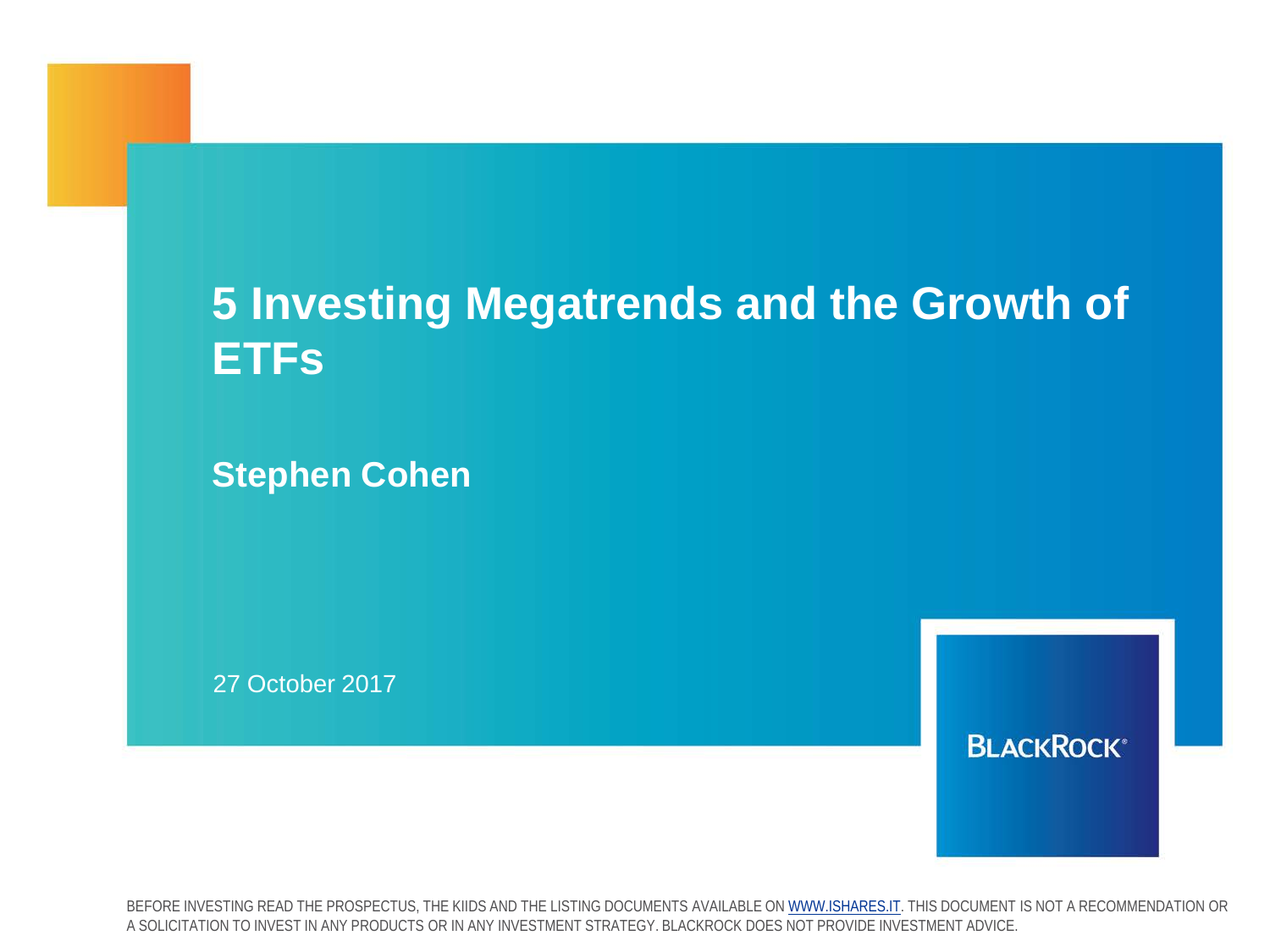| ۰<br>00<br>di. | ۰<br><br>                 | 0.0<br>۰                                                          | 0.0<br>000<br>۰<br>0.0<br>0.0.0<br>                     | 000<br>00                    | 0.0.0<br>00<br>$\bullet$ $\bullet$<br>. .                        | ÷<br>赤条<br>0000<br>÷ |
|----------------|---------------------------|-------------------------------------------------------------------|---------------------------------------------------------|------------------------------|------------------------------------------------------------------|----------------------|
| ۰              | Active-<br><b>Passive</b> | <b>Evolving</b><br><b>Benchmarks</b>                              | Banks,<br><b>Regulation &amp;</b><br><b>Derivatives</b> | <b>A New Fixed</b><br>Income | <b>MIFID II</b>                                                  |                      |
|                |                           | . .<br><br><br><br><br><br>$\Rightarrow$<br>0.01<br><br>00<br>0.0 | <br><br>                                                | 曲曲<br>$\cdots$<br>00<br>۰    | <br>۰<br><br>春春<br>$\otimes$ $\otimes$<br><br><br>0.0.0.0<br>0.0 |                      |

**BLACKROCK®** 

BEFORE INVESTING READ THE PROSPECTUS, THE KIIDS AND THE LISTING DOCUMENTS AVAILABLE ON [WWW.ISHARES.IT](http://www.ishares.it/) THIS DOCUMENT IS NOT A RECOMMENDATION OR A SOLICITATION TO INVEST IN ANY PRODUCTS OR IN ANY INVESTMENT STRATEGY. BLACKROCK DOES NOT PROVIDE INVESTMENT ADVICE.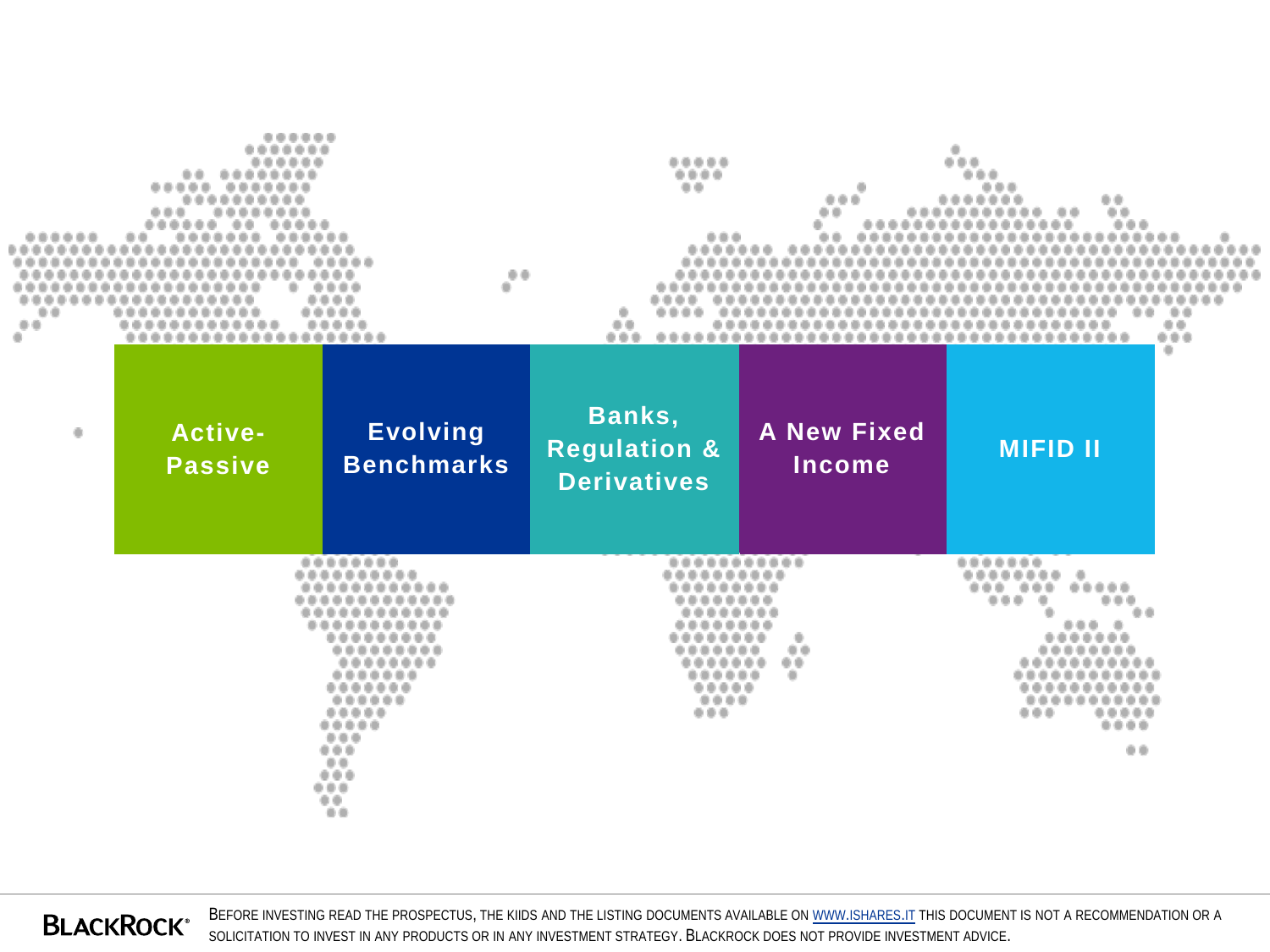## **1. Active or Passive? It's the wrong question**

INVEST IN ANY PRODUCTS OR IN ANY INVESTMENT STRATEGY. BLACKROCK DOES NOT PROVIDE INVESTMENT ADVICE. THE STRATEGY ONLY 1999 THE STRATEGY OF THE STRATEGY OF THE STRATEGY OF THE STRATEGY OF THE STRATEGY OF THE STRATEGY OF THE BEFORE INVESTING READ THE PROSPECTUS, THE KIIDS AND THE LISTING DOCUMENTS AVAILABLE ON WWW.ISHARES.IT. THIS DOCUMENT IS NOT A RECOMMENDATION OR A SOLICITATION TO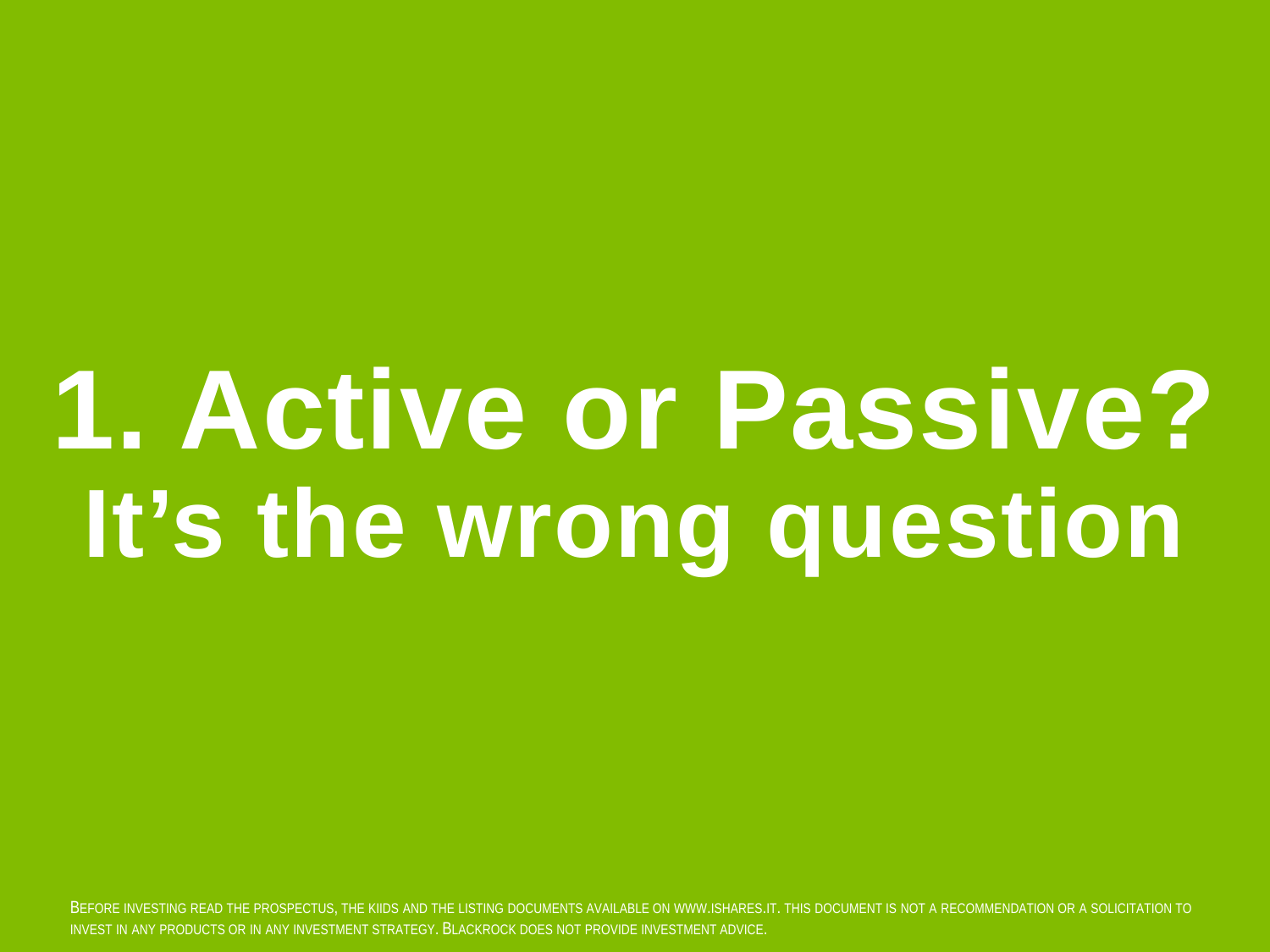## **2. Benchmarks are Not Pre-ordained**

INVEST IN ANY PRODUCTS OR IN ANY INVESTMENT STRATEGY. BLACKROCK DOES NOT PROVIDE INVESTMENT ADVICE. The company of the company of the company of the company of the company of the company of the company of the company of th BEFORE INVESTING READ THE PROSPECTUS, THE KIIDS AND THE LISTING DOCUMENTS AVAILABLE ON WWW.ISHARES.IT. THIS DOCUMENT IS NOT A RECOMMENDATION OR A SOLICITATION TO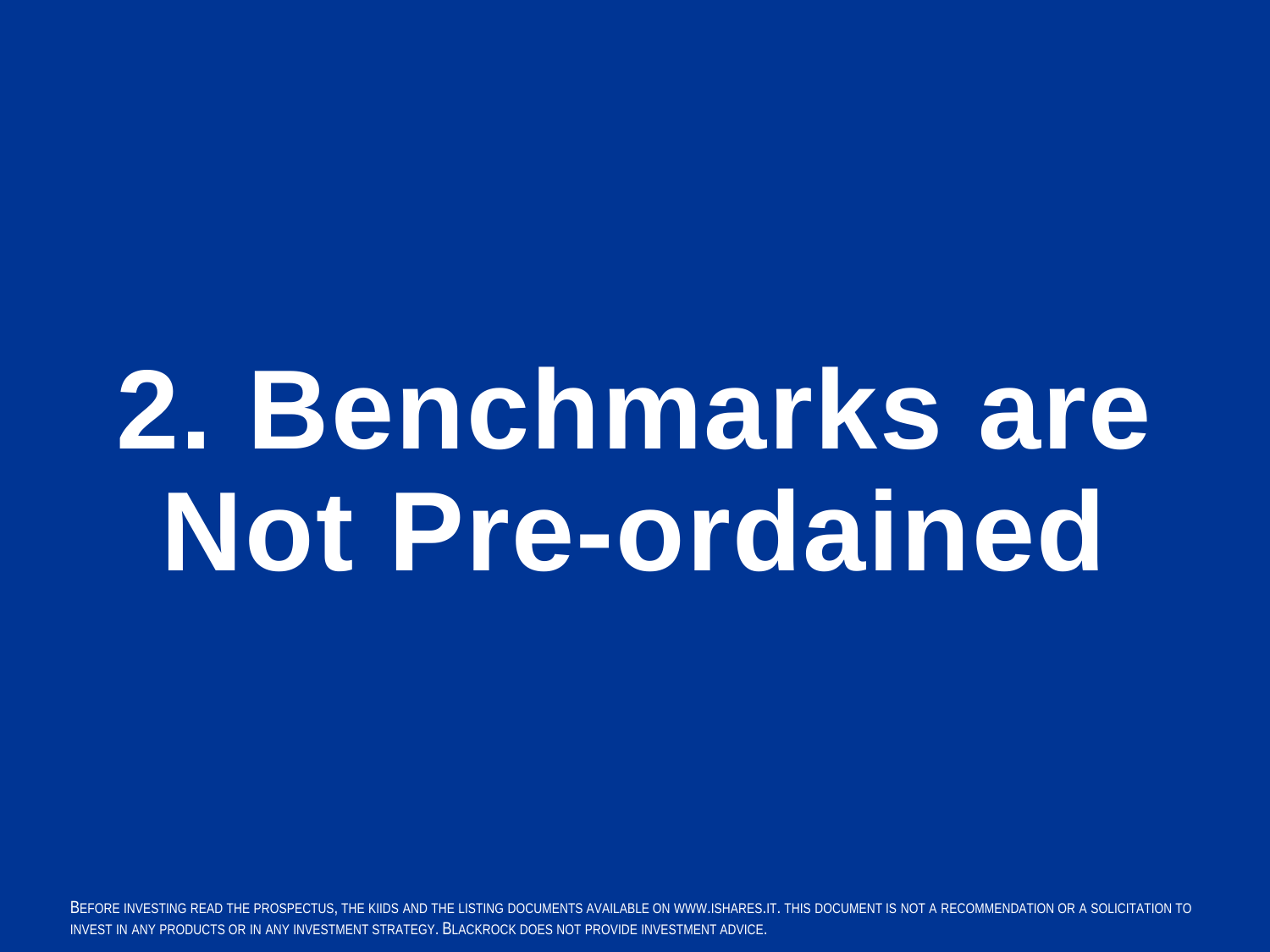# **3. Alternative Future(s) Exist Today**

INVEST IN ANY PRODUCTS OR IN ANY INVESTMENT STRATEGY. BLACKROCK DOES NOT PROVIDE INVESTMENT ADVICE. The comparison of the comparison of the comparison of the comparison of the comparison of the comparison of the comparison BEFORE INVESTING READ THE PROSPECTUS, THE KIIDS AND THE LISTING DOCUMENTS AVAILABLE ON WWW.ISHARES.IT. THIS DOCUMENT IS NOT A RECOMMENDATION OR A SOLICITATION TO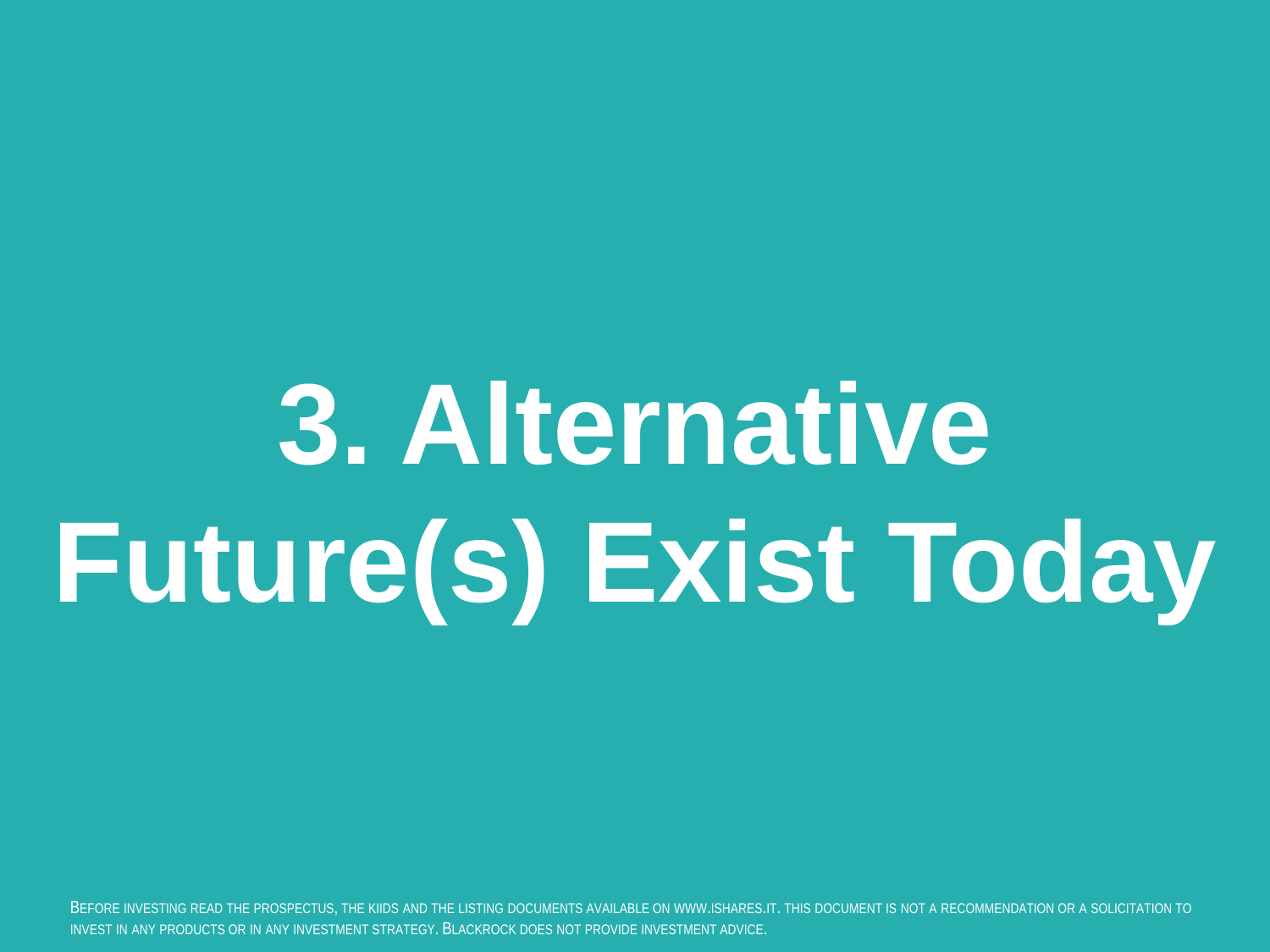# **4. Rise of the Networked Bond Market**

INVEST IN ANY PRODUCTS OR IN ANY INVESTMENT STRATEGY. BLACKROCK DOES NOT PROVIDE INVESTMENT ADVICE. THE STRATH ONLY 1999 ON A STRATH ONLY 1999 ONLY 1999 ON A STRATH ONLY 1999 ONLY 1999 ONLY 1999 ONLY 1999 ONLY 1999 ONLY 19 BEFORE INVESTING READ THE PROSPECTUS, THE KIIDS AND THE LISTING DOCUMENTS AVAILABLE ON WWW.ISHARES.IT. THIS DOCUMENT IS NOT A RECOMMENDATION OR A SOLICITATION TO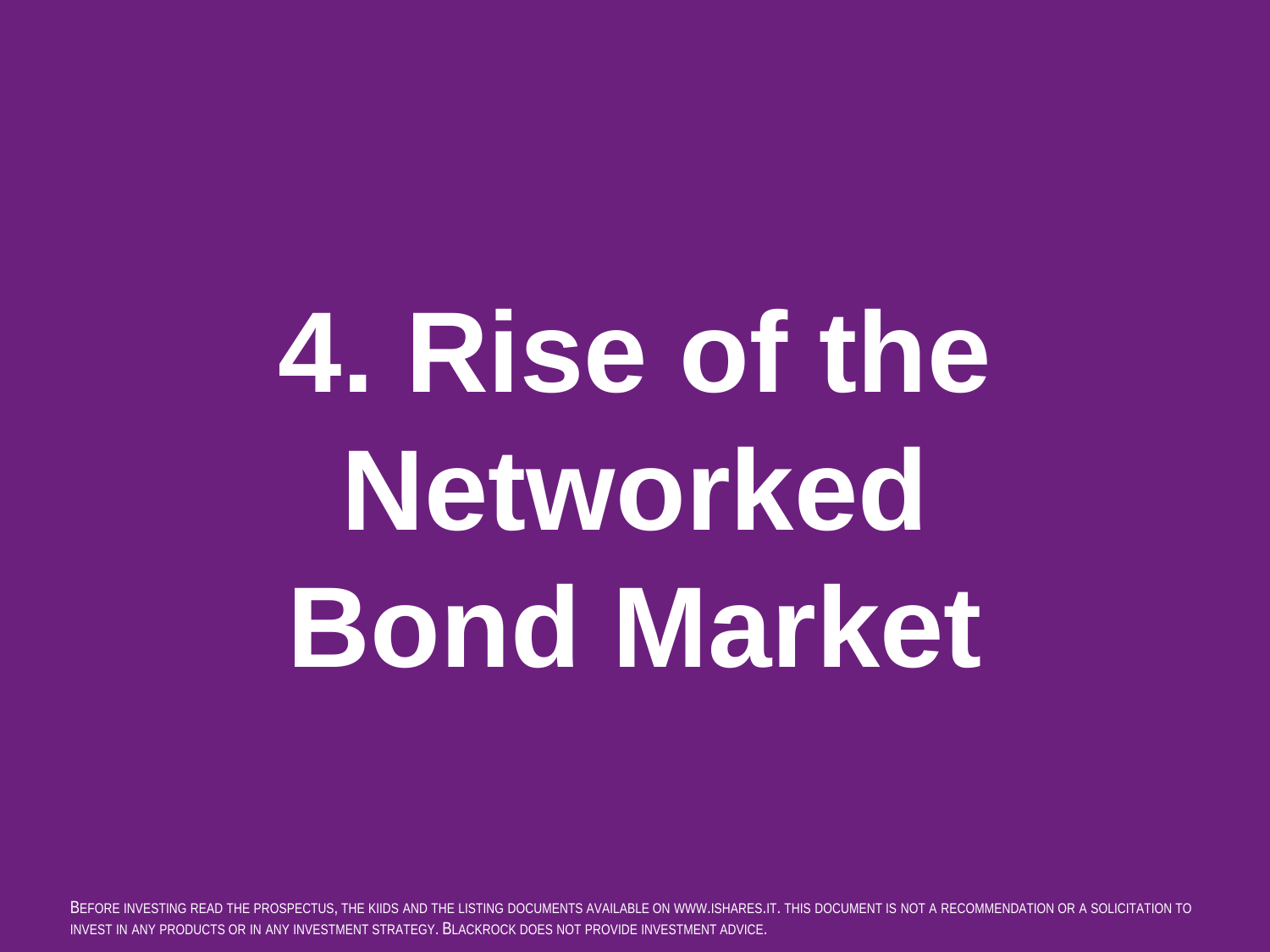# **5. MiFID II & The Butterfly Effect**

INVEST IN ANY PRODUCTS OR IN ANY INVESTMENT STRATEGY. BLACKROCK DOES NOT PROVIDE INVESTMENT ADVICE. The company of the company of the company of the company of the company of the company of the company of the company of th BEFORE INVESTING READ THE PROSPECTUS, THE KIIDS AND THE LISTING DOCUMENTS AVAILABLE ON WWW.ISHARES.IT. THIS DOCUMENT IS NOT A RECOMMENDATION OR A SOLICITATION TO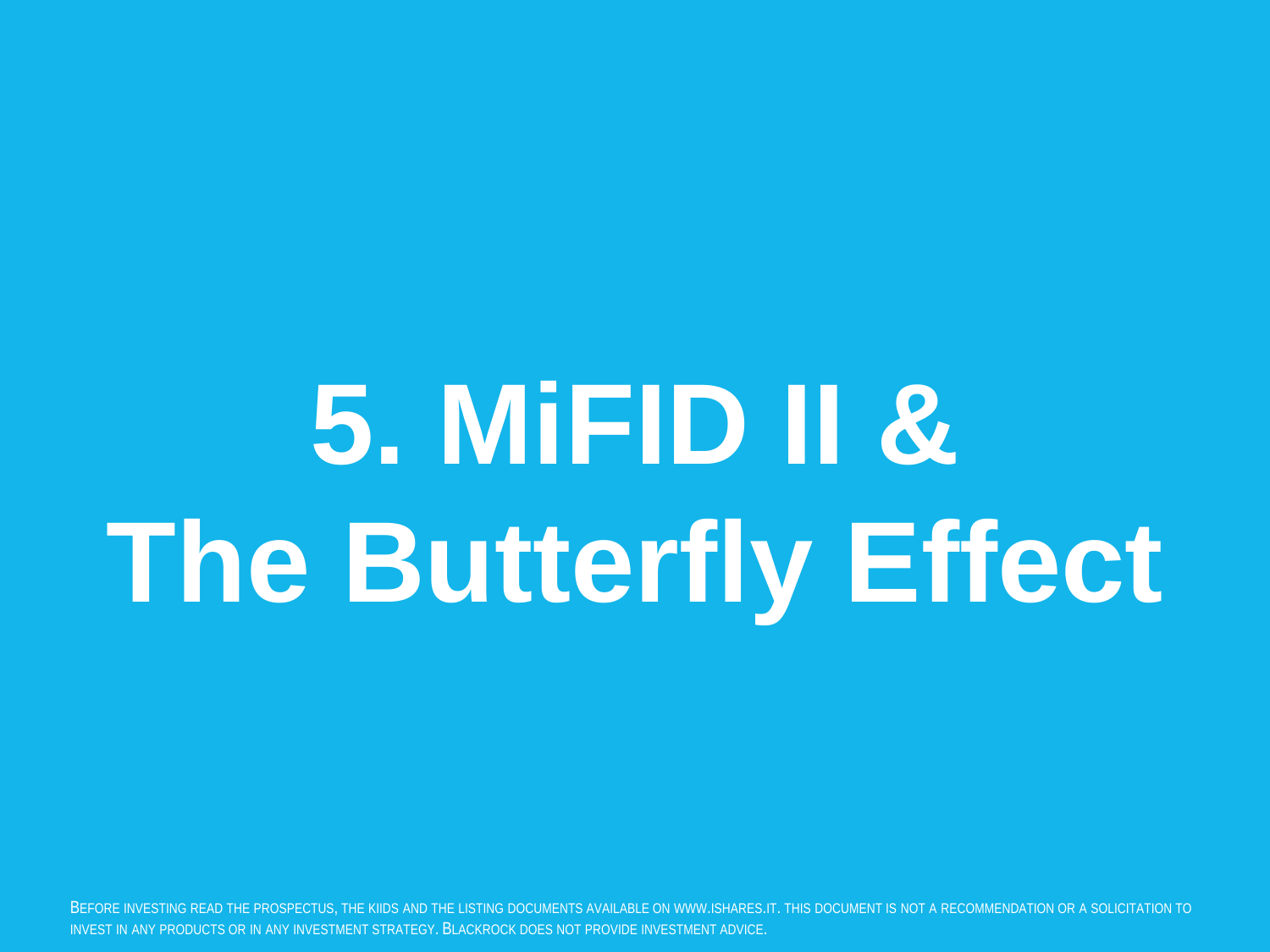| 00<br>ä  |                                                               | 0.0<br>                                             | <br><br>0.0<br>0.0<br>0.0.0<br>                        |                                                              | 楽曲                                                            | $- - -$<br>a |
|----------|---------------------------------------------------------------|-----------------------------------------------------|--------------------------------------------------------|--------------------------------------------------------------|---------------------------------------------------------------|--------------|
| $\oplus$ | <b>Active or</b><br>Passive?<br>It's the<br>Wrong<br>Question | <b>Benchmarks</b><br>are Not<br><b>Pre-ordained</b> | <b>Alternative</b><br><b>Future(s)</b><br><b>Today</b> | <b>Rise of the</b><br><b>Networked</b><br><b>Bond Market</b> | <b>MIFIDII &amp;</b><br><b>The Butterfly</b><br><b>Effect</b> |              |
|          |                                                               | <br><br><br><br><br><br>0000<br>0.0<br>000          | <br>                                                   | $\circ$<br>a                                                 | <br><br><br><br>0.0                                           |              |

**BLACKROCK®** 

BEFORE INVESTING READ THE PROSPECTUS, THE KIIDS AND THE LISTING DOCUMENTS AVAILABLE ON [WWW.ISHARES.IT](http://www.ishares.it/) THIS DOCUMENT IS NOT A RECOMMENDATION OR A SOLICITATION TO INVEST IN ANY PRODUCTS OR IN ANY INVESTMENT STRATEGY. BLACKROCK DOES NOT PROVIDE INVESTMENT ADVICE.